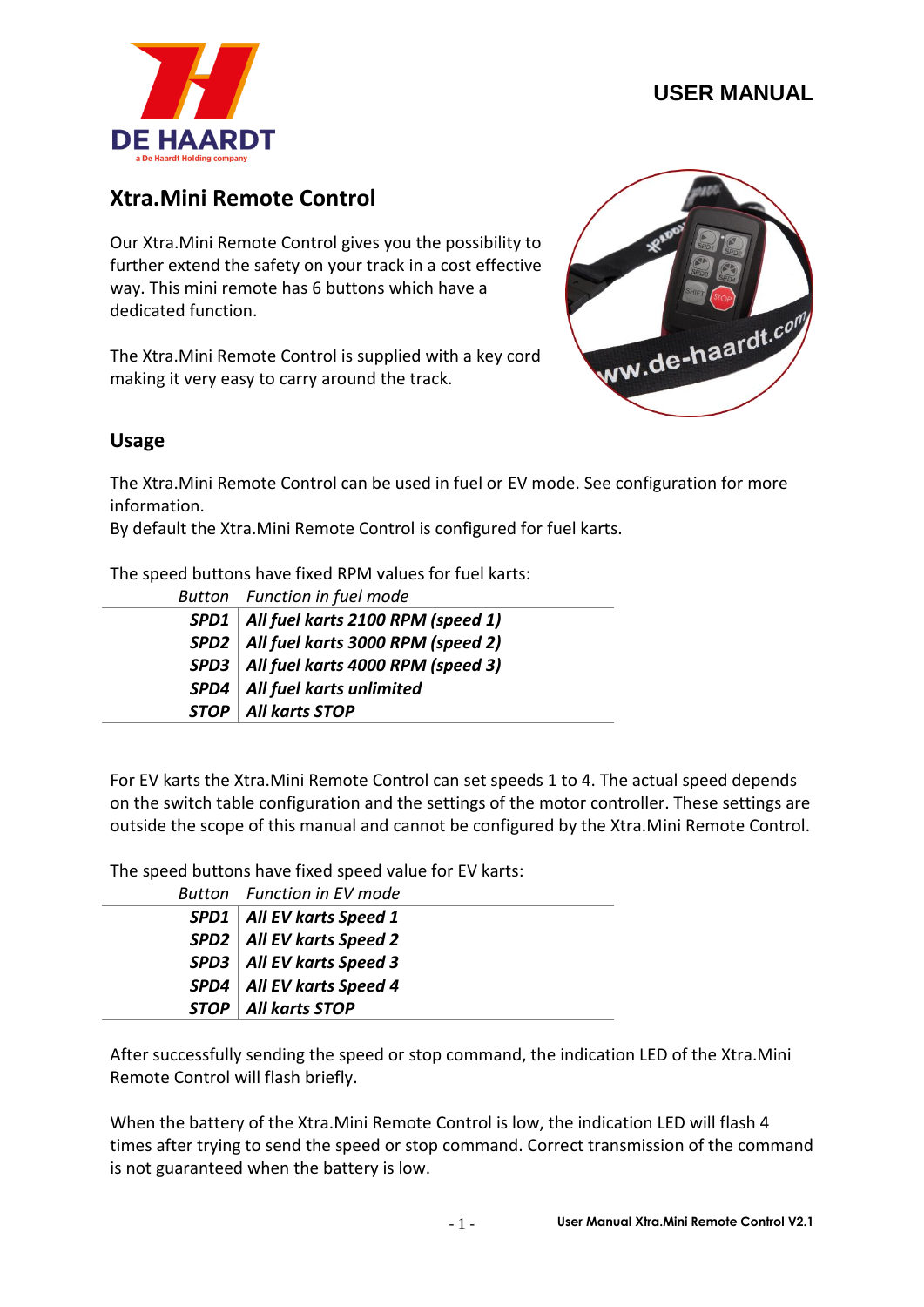

## **Configuration**

The Xtra.Mini Remote Control is by default configured for fuel karts, with tracks A, B, C and D activated.

To change the configuration of the Xtra.Mini Remote Control hold the **SHIFT** key until the indication LED is illuminated continuously.

By pressing the **SPD** keys, the active tracks can be toggled, the **STOP** key can be used to toggle between fuel or EV karts.

When you have entered the required configurations, press the **SHIFT** key again to validate your choices.

If the **SHIFT** key is not pressed again within 10 seconds, the Xtra.Mini Remote Control will go back to the normal mode and changes will not be saved.

|             | <b>Button</b> Configuration | LED blinks twice       | LED blinks once                |
|-------------|-----------------------------|------------------------|--------------------------------|
| SPD1        | <b>Toggle Track A</b>       | <b>Track A enabled</b> | <b>Track A disabled</b>        |
| SPD2        | <b>Toggle Track B</b>       | <b>Track B enabled</b> | <b>Track B disabled</b>        |
| SPD3        | <b>Toggle Track C</b>       | <b>Track C enabled</b> | <b>Track C disabled</b>        |
| SPD4        | <b>Toggle Track D</b>       | <b>Track D enabled</b> | <b>Track D disabled</b>        |
| <b>STOP</b> | <b>Toggle between fuel</b>  | <b>EV karts are</b>    | <b>Fuel karts are selected</b> |
|             | and EV karts.               | selected               |                                |

### **Operating range**

The range of the Xtra.Mini Remote Control is less than the Xtra.Remote Control due to limitations of the battery. The range of the Xtra.Mini Remote Control can be extended by the use of an Xtra.Range Extender/Access point.

### **Replacing the battery**

To replace the battery a standard screwdriver size/type PH0 is needed. Unscrew the backside of the Xtra.Mini Remote control. Take care not to lose the screw and foam material. Remove the old battery carefully. Place the new battery by sliding it in the battery holder.



**Attention**: Only use CR2430 lithium coin cell as a replacement battery.